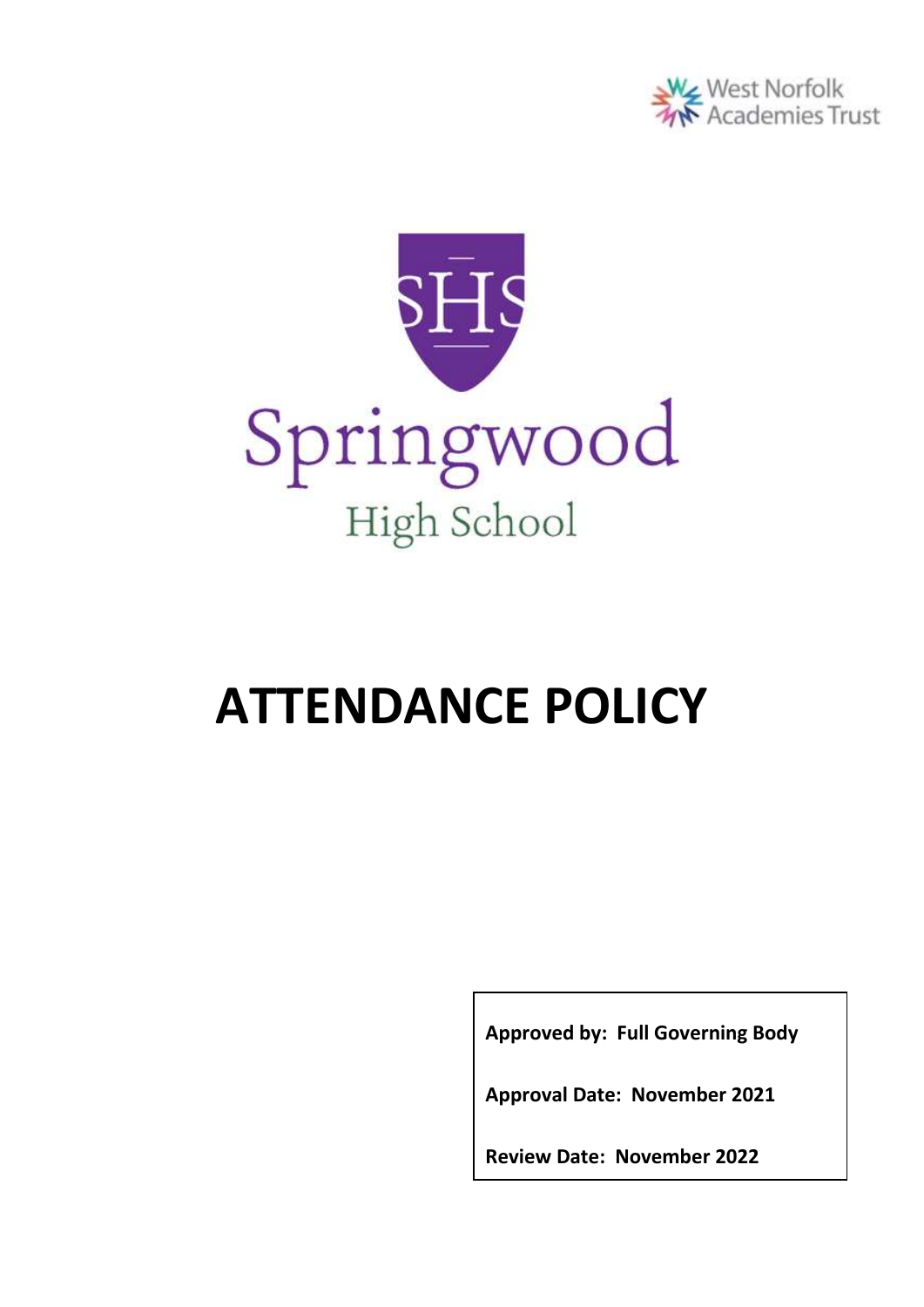# **Contents**

| Aims                                                              | 1         |  |
|-------------------------------------------------------------------|-----------|--|
| Roles and Responsibilities                                        | $1 - 2$   |  |
| Procedures                                                        | $2 - 4$   |  |
| <b>Promoting Attendance</b>                                       | $4 - 5$   |  |
| Leave of absence/ Holidays in Term time                           | $5-6$     |  |
| National attendance codes                                         | $6-9$     |  |
| Support documents                                                 | 9         |  |
| The Law                                                           | $9 - 10$  |  |
| Categorisation of absence                                         | $10 - 11$ |  |
| The Law - Frequently asked questions                              | $11 - 12$ |  |
| Norfolk County Council Fixed Penalty Information                  | 13        |  |
| Norfolk County Council Fixed Penalty -Frequently asked questions  | $13 - 14$ |  |
| Norfolk County Council Fast Track to Attendance Panel information | $15 - 16$ |  |
| Leave of absence request form                                     | 17        |  |
| Example Leave of absence response letter                          | 18        |  |
| Addendum to the policy                                            | 19-20     |  |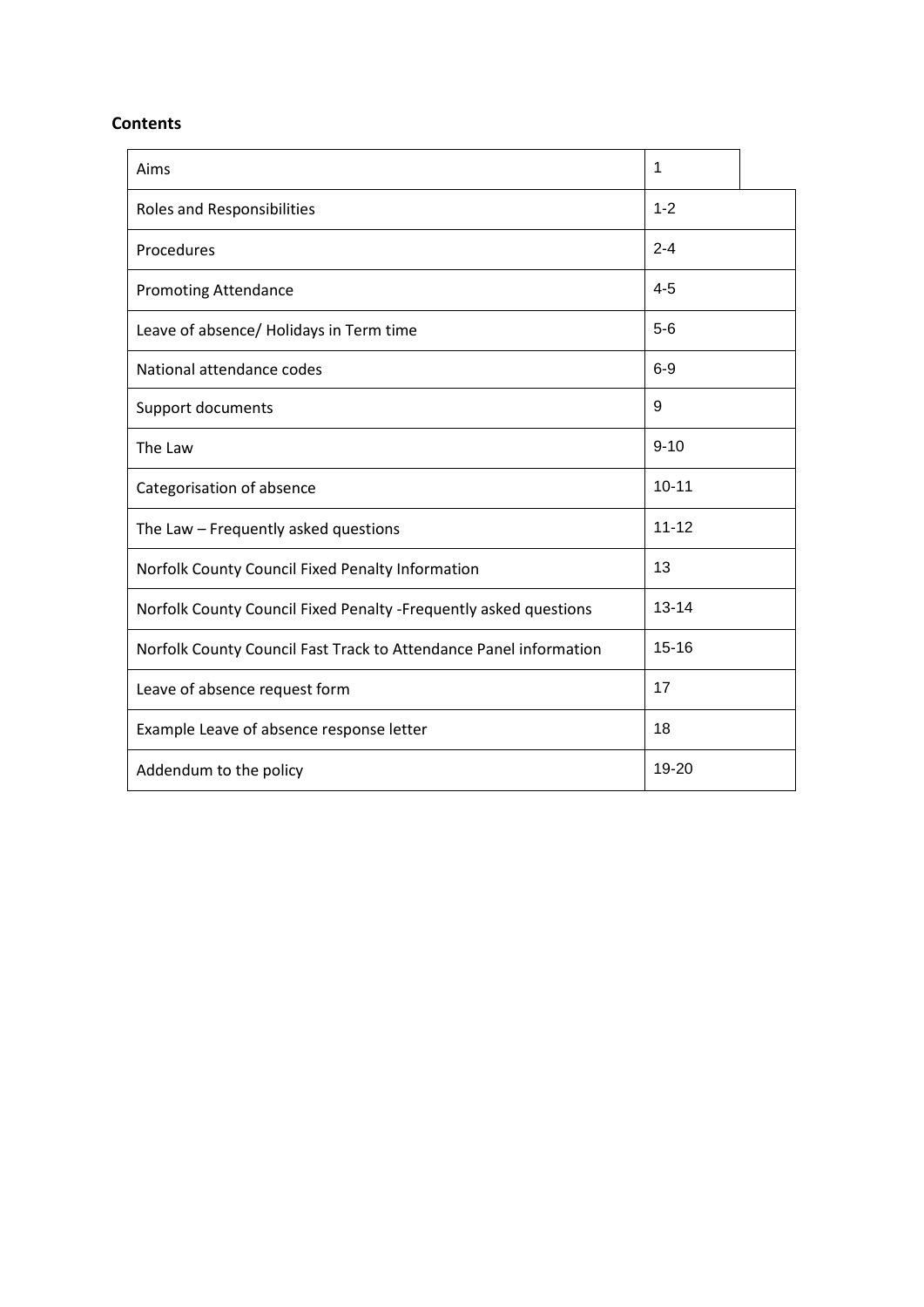# **1. Aims**

- **1.1** Springwood High School under the West Norfolk Academies Trust is committed to providing a full and efficient education to all pupils and embraces the concept of equal opportunities for all. We have developed this Policy in order to give a consistent response to all students and families in our care.
	- We want to do our best for all our children and believe that regular attendance at school is vital for children as it promotes good learning, positive attitudes and maintains continuity in their education and in their friendships. It enables children to maximise the educational opportunities available to them and encourages them to be responsible, organised and motivated adults. Children should be at school, on time, every day the school is open unless the reason is unavoidable. Permitting absence from school without a good reason is an offence by a parent.
	- We will endeavour to provide an environment where all pupils feel valued and welcome.
	- We will work with families and identify the reasons for issues within attendance and try to help resolve any difficulties.
	- Staff will form positive relationships with pupils and parents. All staff will contribute to a whole school approach to attendance which reinforces good school attendance, with good teaching and learning experiences that encourage all pupils to attend and achieve.
	- For a child to reach their full educational achievement, a high level of school attendance is essential. We will consistently work towards a goal of 100% attendance for all children. Every opportunity will be used to convey to pupils and their parents or carers the importance of regular and punctual attendance.
	- School attendance is subject to various Education laws and this policy is written to reflect these laws and the guidance produced by the Department for Education.
	- This policy will contain within it the procedures that the school will use to meet its attendance targets. Our Attendance Policy should not be viewed in isolation; it is a strand that runs through all aspects of school improvement, supported by our policies on safeguarding, prevention of bullying, behaviour and inclusive learning.

# 2. **Roles and Responsibilities**

At Springwood High School, we believe that improved school attendance is a responsibility shared by governors, school staff, parents, pupils and the wider school community. At Springwood High School we have an attendance officer who will work to further develop relationships with families to bring about improved attendance. This may involve seeking multi-agency support and holding meetings with parents and engaging with an Individual Action Plan for the child.

# **Staff at Springwood High School will:**

- Actively promote the importance and value of good attendance to pupils and their parents
- Form positive relationships with pupils and parents
- Contribute to a whole school approach which reinforces good school attendance; with good teaching and learning experiences that encourage all pupils to attend and to achieve
- Comply with the Regulations and other relevant legislation
- Be aware of the Attendance Policy and be adequately trained to address attendance issues
- Implement systems to report, record and monitor the attendance of all pupils, including those who are educated off-site.
- Ensure that registers are recorded accurately and in a timely manner.
- Contribute to the evaluation of school strategies and interventions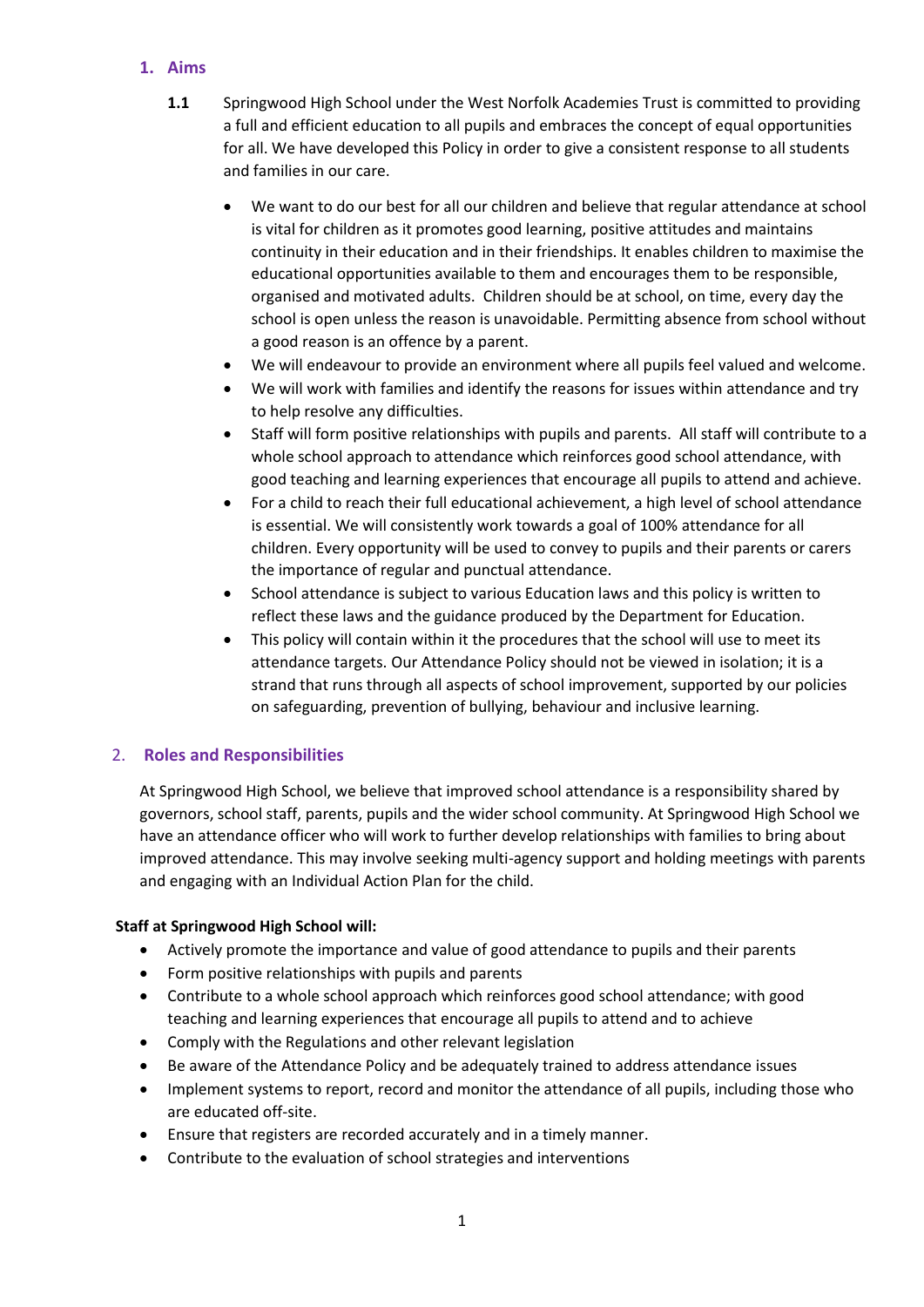- Help implement strategies for promoting good whole school attendance and help to tackle unsatisfactory attendance
- Ensure first day calling procedures are adhered to, if a child is absent from school without contact from parents
- Work with other agencies to improve attendance and support pupils and their families

## **Pupils will:**

- Be aware of the school's attendance policy and when and what they are required to attend. This will be communicated to them through the school staff, parents, and the school timetable
- Speak to their form tutor or another member of staff if they are experiencing difficulties at school or at home which may impact on their attendance
- Attend all lessons ready to learn, with the appropriate learning tools requested and on time for the class
- Bring a note of explanation from their parents or guardians to explain an absence that has happened or is foreseen
- Follow the correct set school procedure if they arrive late. This will help the school to monitor attendance and keep accurate records for the child's individual attendance. This is also vital for health and safety in the event of a school evacuation

#### **Parents-**

#### **Springwood High School requests that parents will:**

- Take a positive interest in their child's work and educational progress
- Ensure their child has regular attendance at school
- Instil the value of education and regular school attendance within the home environment
- Contact the school if their child is absent to let them know the reason why and the expected date of return, following this with a note wherever possible
- Avoid unnecessary absences; for example, by making medical and dental appointments for outside of school hours
- Ask the school for help if their child is experiencing difficulties with any aspect of their school work or home and family life
- Inform the school of any change in circumstances that may impact on their child's attendance
- Support the school by becoming involved in their child's education, forming a positive relationship with school and acknowledging the importance of children receiving the same messages from both school and home
- Maintain effective routines at home to support good attendance
- Attend all meetings requested to discuss attendance issues

# **3. Procedures**

**3.1** Any child who is absent from school at the morning or afternoon registration period must have their absence recorded as being authorised, unauthorised or as an approved educational activity [attendance out of school]. Only the Headteacher or a member of staff acting on their behalf can authorise absence. If there is no known reason for the absence at registration, then the absence must be recorded in the first instance as unauthorised.

# **3.2 Punctuality**

 At Springwood High School all pupils are expected to arrive on time for every day of the school year. The school day begins at 8.50am with a warning bell at 8:45am. We advise all parents to ensure their child is on site prior to this. The register will be called promptly at 8.50am. All pupils arriving after this time are required to report to the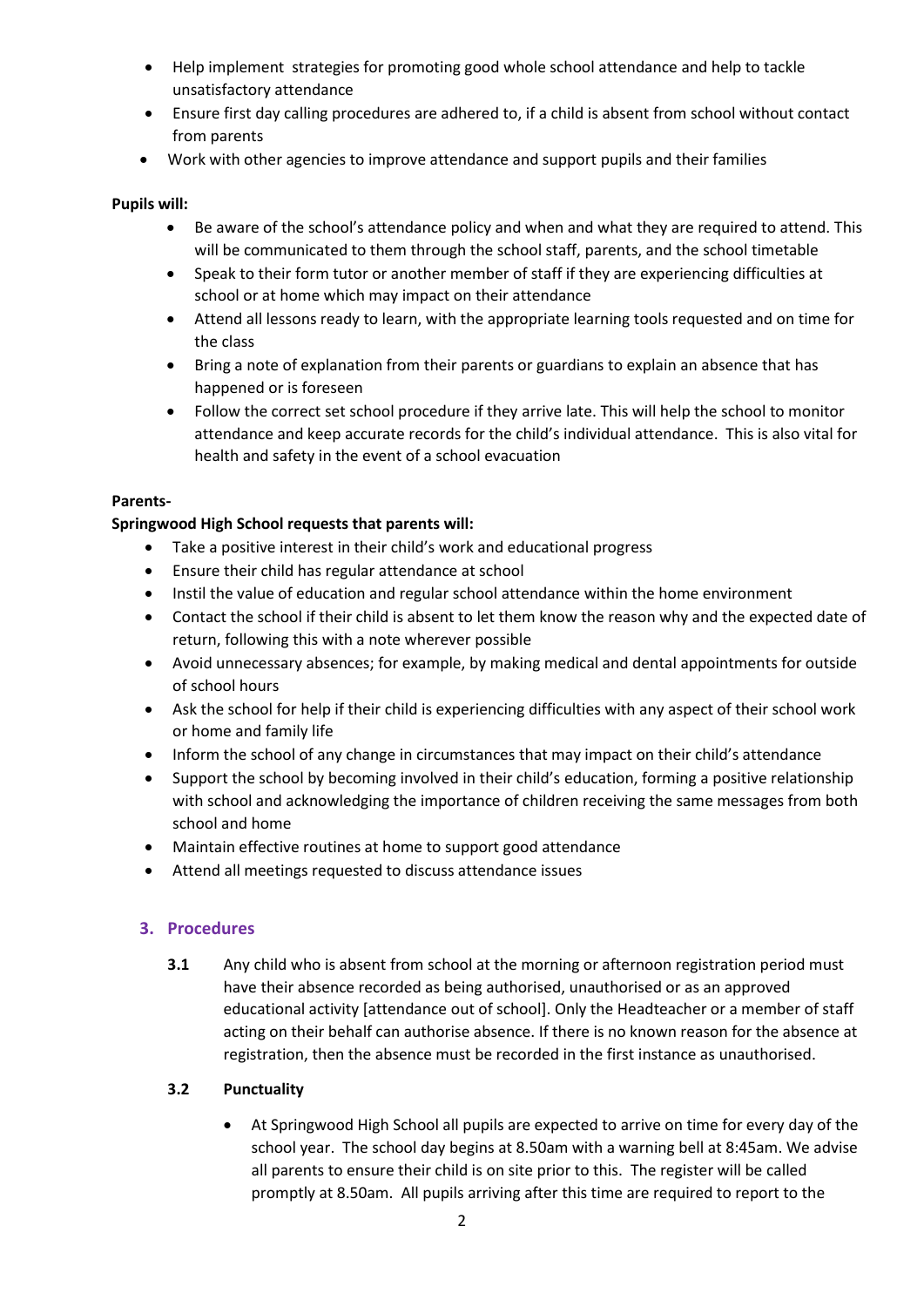Attendance office within the Learning Resource Centre (LRC) and will be expected to sign the late book and provide a reason for their absence. If their arrival is before 9.50am it will be recorded as late - L code (Late before the close of register).

- The school register will officially close at 9.50am. All pupils arriving on or after this time will be marked as having an unauthorised absence for the morning session - U code (Late after the close of register). This is categorised as an unauthorised absence for the session. Parents will be contacted to discuss any patterns of late arrival. Repeated arrival after the close of registration will result in appropriate interventions being instigated and may also result in a penalty notice being issued or prosecution.
- In cases for example, where the absence at registration was for attending an early morning medical appointment, the appropriate authorised absence code will be entered. Medical evidence may be requested to support the absence. Pupils arriving after the start of school but before the end of the registration period will be treated for statistical purposes, as present, but will be coded as late before registers close. Students who arrive after registration should report to the Attendance Office where they must sign in and record the reason for lateness.
- Please note: L or U codes will be used if a pupil arrives after the close of the afternoon register for the PM session.

#### **3.3 Attendance Protocols: First Day of Absence**

Expected absence procedure for parents:

- A parent has a legal responsibility to ensure that their child attends school regularly. If a child is unavoidably absent from school parents are expected to contact school by telephone call on the first day of absence and each subsequent day, identifying the reason for absence and the expected date of return. You can do so by emailing office@springwoodhighschool.co.uk or by telephoning on 01553 773393 (EXT 159) or the relevant Year Manager. If no contact is received, the Attendance protocols will be instigated. The Attendance Officer and Year Managers will endeavour to contact parents or carers as quickly as possible during the school day and will transfer information to the registers, alerting the Headteacher or other key staff to any wellbeing issues.
- By the end of the morning of absence, school will phone, email or text parents with the automated messaging service using SIMS In Touch. We will continue to make daily contact until a response is received. We will also make general enquires during this time and try other emergency contact numbers. If we have any concerns we may use staff or the Police to visit the home address.
- Medical evidence will need to be provided to support absences for more than 10 sessions (5 days). This can be a Doctor's appointment slip, prescription or medication box, hospital admission/discharge letter.

#### **3.4 Ten Days' Absence**

 Any pupil who is absent without an explanation for ten consecutive days will be notified to the Local Authority as a 'Child Missing Education', by submitting a referral to the Children's Services Children in Need Team. This is a legal requirement. The school will include details of the action they have taken.

#### **3.5 Persistent Absence**

• It is the responsibility of all staff to be aware of and bring attention to, any emerging attendance concerns.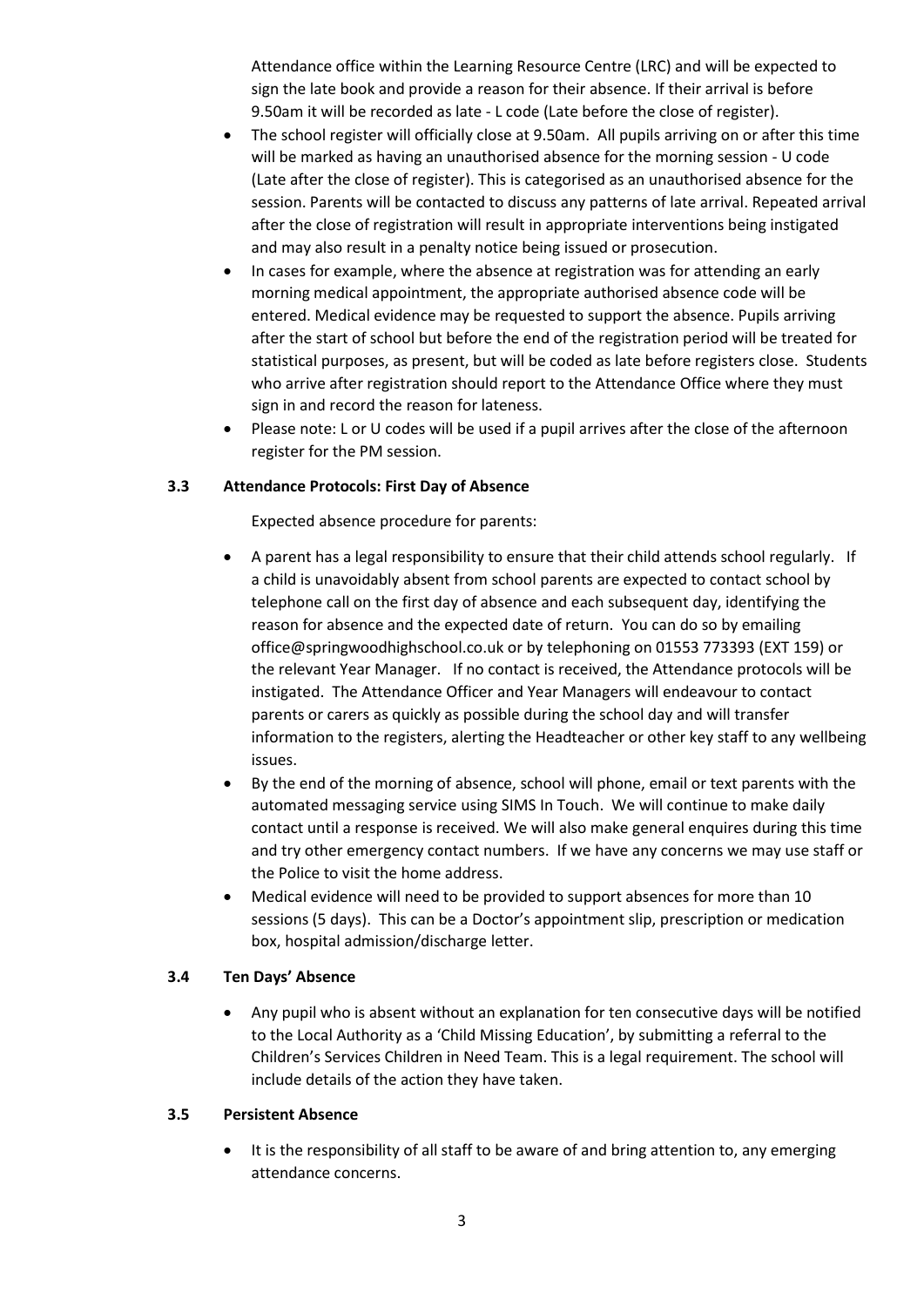- A pupil becomes a 'persistent absentee' (PA) when their attendance drops to 90% and below for any reason. Over a full academic year this would be 38 sessions (19 days). Absence at this level is causing considerable damage to a child's educational prospects. The attendance of all pupils at our school is monitored regularly to identify children who are PA, or are on track to becoming PA.
- When a pupil's attendance falls lower than 90%, or is causing concern, their parents will be contacted by the school, usually following a meeting with the student. We will look for patterns and reasons for absence, making parents aware of the number of absences and the importance of attendance. Where emerging concerns are identified we will instigate appropriate and timely interventions. Additional support may be available from outside agencies.
- In other cases the school will seek advice from the school's Attendance Support and Enforcement Officer (ASEO), or require the parents and pupil to attend an Attendance Panel Meeting. Action may also include the use of the Fixed Penalty Notices and/or Fast Track system. Monitoring will continue and a family support process meeting could be considered.
- If parents fail to engage with support and their child continues to have unsatisfactory attendance/ punctuality, a request may be made to the Local Authority to pursue legal proceedings either through a penalty notice or full prosecution in the Magistrates' Court.
- Parents found guilty in a Magistrates' Court of failing to secure their child's regular attendance at school under the provisions of the Education Act 1996, will receive a criminal record and a maximum penalty of a £1000 fine under a Section 444 (1) offence or a £2500 fine or up to a 3 month prison sentence, under a Section 444 (1a) offence.

# **3.6 A Welcome Back**

 It is important that on return from an absence, all pupils are made to feel welcome. Staff at Springwood High School will do this by ensuring that the pupil receives help to catch up on missed work and they be updated on any information which has been passed to other pupils.

# **3.7 Absence notes**

 Notes of telephone calls received and written notes from parents explaining absence should be kept for the remainder of the time which the pupil attends a particular school. If there are attendance concerns about the pupil, then further medical evidence may be required (e.g. doctor's note, prescription, medicine label). Headteacher's retain the right to unauthorise absence without medical evidence.

# **4. Promoting attendance**

- Springwood High school work actively together to improve attendance and give consistent messages about the importance of good attendance. The school will use opportunities as they arise to remind parents and carers of their responsibility to ensure that their children receive education and will make clear the links between attendance and attainment.
- Meetings are held on a weekly basis with students who fall below 90%. We listen to any students concerns and reasons for the absence and offer any additional support that may be required. A letter is then sent home the next day to parents/guardians explaining that we had the meeting and that the school requires contact in the future for any absences and also medical evidence to support the absence. If we have concerns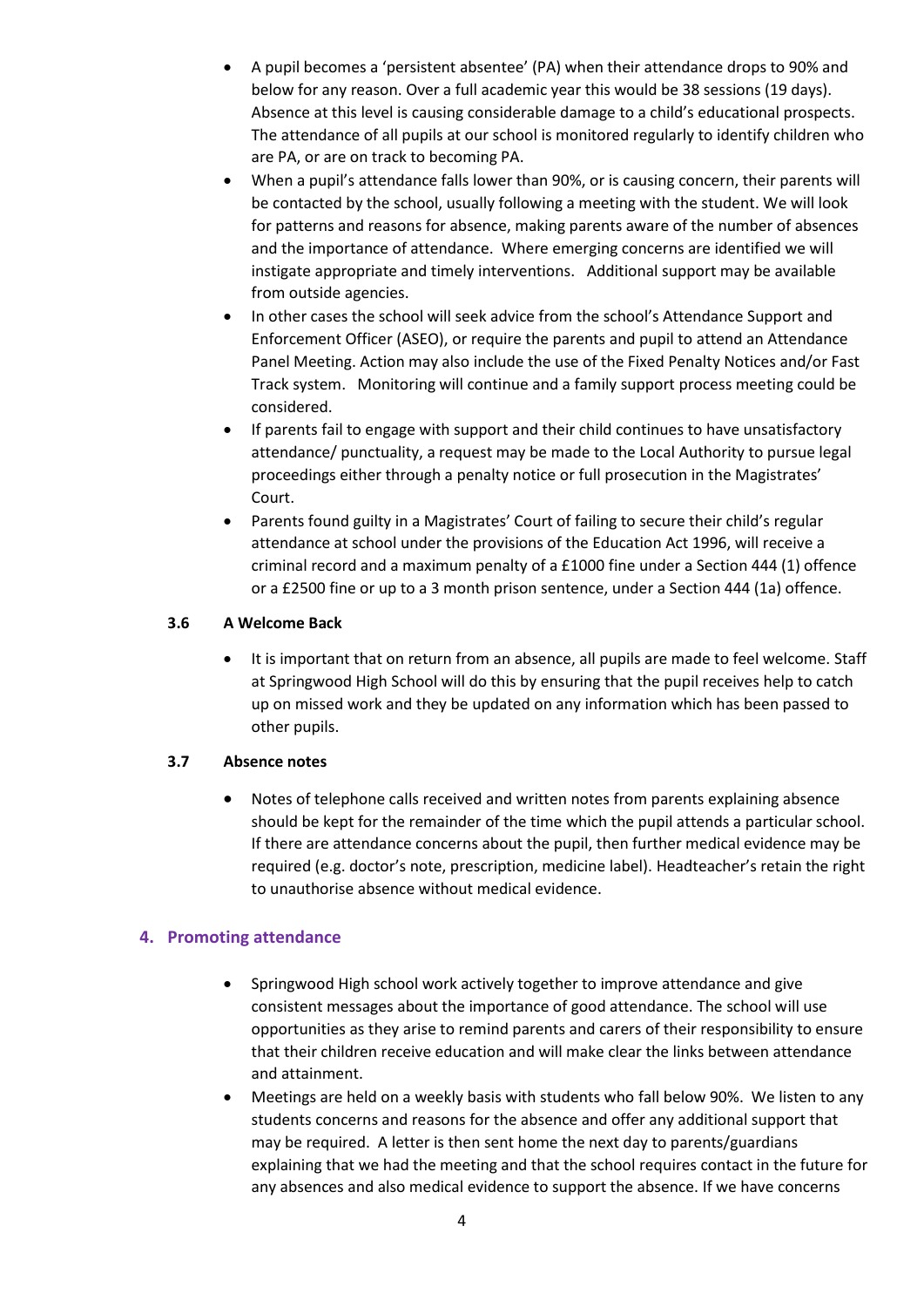over the amount of absence a child has had, we will hold a support meeting with the child, with or without their parents and the pastoral team, in order to try and prevent attendance falling further.

- Meetings are held on a regular basis with regard to punctuality in order to ascertain any issues there may be with arriving to school on time.
- Letters are sent home termly to inform parents of their child's current attendance or if there is a concern with their attendance falling below 95%.

# **4.1 Support Systems**

School recognises that poor attendance can be an indication of difficulties in a family's life. This may be related to problems at home and or in school. Parents are encouraged to inform school of any difficulties or changes in circumstances that may affect their child's attendance and or behaviour in school, for example, bereavement, divorce/separation, incidents of domestic abuse. This will help the school identify any additional support that may be required.

We also recognise that some pupils are more likely to require additional support to attain good attendance.

The school will implement a range of strategies to support improved attendance. Strategies used may include:

- Discussion with parents and pupils
- Parent Support advisor
- Pupil Voice Activities
- Friendship groups
- $\bullet$  1 to 1 mentoring
- Reward systems
- Additional learning support
- Behaviour support
- Reintegration support packages
- Attendance panels
- Parenting contracts
- Engaging the support of other agencies

Support offered to families will be child centred and planned in discussion and agreement with both parents and pupils. Where parents fail or refuse to engage with the support offered and further unauthorised absence occurs, the Head teacher will consider the use of legal sanctions following consultation with the Local Authority.

# **4.2 Attendance Awards**

- Springwood will reward pupils who have good or improving attendance, in particular through praising the individual child and, for example, by awarding certificates for 100% attendance on a termly basis.
- Each week we hold awards where we praise individuals, tutor groups and year groups for their good attendance. These awards are celebrated within the weekly assemblies.

# **5. Leave of absences**

**5.1** Latest Government guidelines state that Headteacher's have the discretion to grant leave but only in exceptional circumstances. Leave will not be granted for the purposes of a family holiday, which will be recorded as unauthorised. We recognise that it is more expensive to take a holiday during school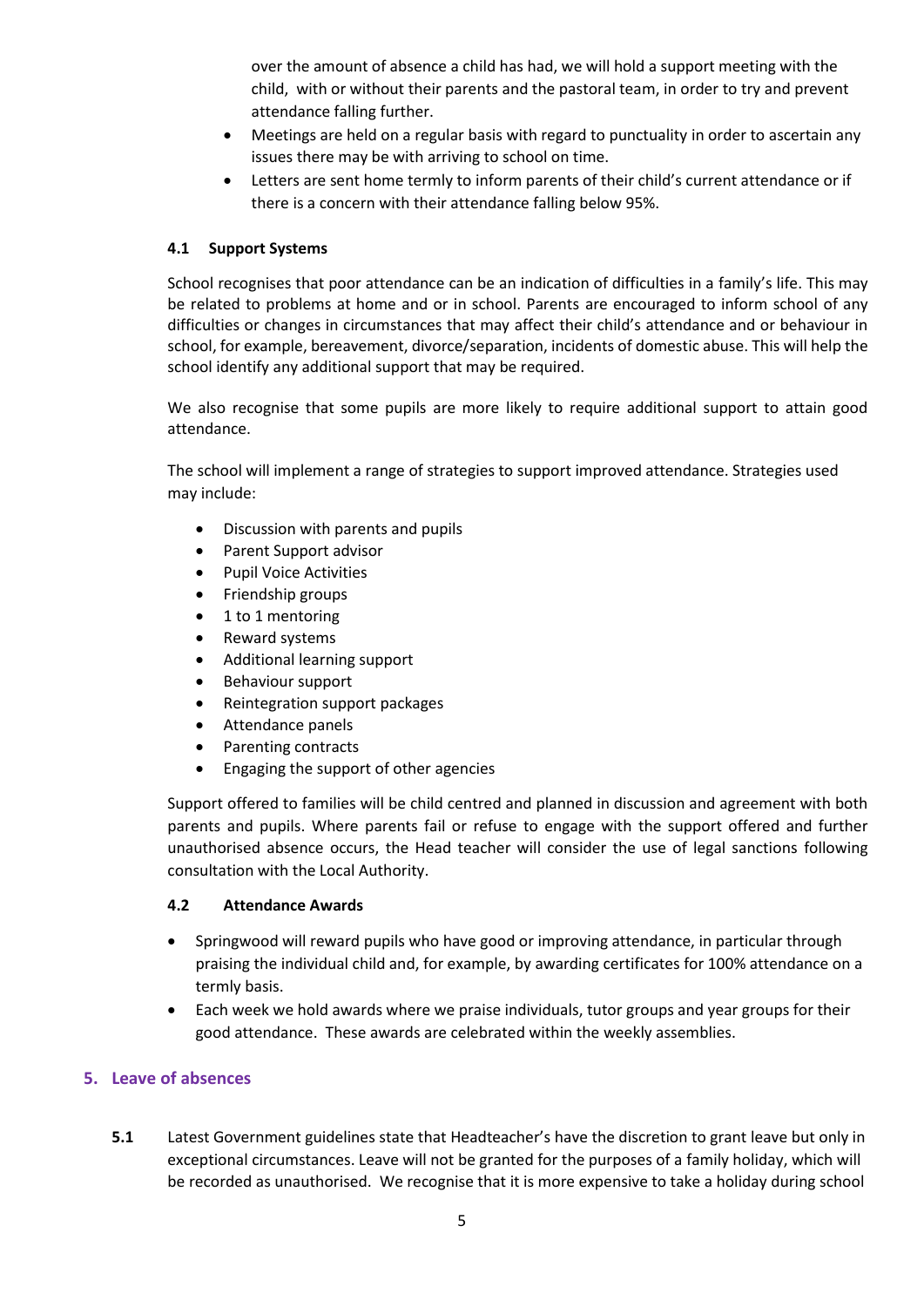breaks and that is why many parents request term-time Leave of Absence for their child, however this will not be authorised absence. Any parents known to have removed their child from school for the sole purpose of a holiday may be referred to the Local Authority and be issued with a penalty notice fine or referred to the Local Authority to consider prosecution.

- **5.2** Government guidelines also state that:
	- 'Parents can be fined for taking their child on holiday during term time without consent from the school' Department for Education July 2013. A penalty notice request or a referral for prosecution may be submitted to the Local Authority should:- •The parent fail to submit a leave of absence request in advance of taking the leave

•An application for a leave of absence is not agreed by the Head teacher but is still taken. •A longer period of time is taken in excess of the agreed number of days.

- Requests for authorised absence should be made using a Leave of Absence form at least a month before the planned leave. This can be found towards the back of this policy. If a written request for leave of absence is not completed and the leave is taken without a request being submitted, the leave will not be considered by the Head teacher and it will be marked as unauthorised. Springwood High School will treat each application individually and discuss with you the circumstances of the application before a decision is made. Retrospective requests will not be considered and therefore will result in the absence being categorised as unauthorised. In such cases the school may make a referral to the Local Authority to request that a penalty notice fine is issued or consider prosecution.
- In certain year groups, due to teacher and statutory assessments and controlled assignments, no holiday will be authorised during certain periods. No holiday will be authorised during Year 10 and Year 11.
- When absence is granted by the Head teacher, the parents will need to agree a date of return. If a pupil fails to return on the expected date and contact is not received from, or made with the parents, school will seek advice from the Local Authority. This could result in possible children missing from education procedures being instigated.

# **6. The Registration System- the National attendance codes**

- **6.1** The School will use a computerised system for maintaining attendance records.
- **6.2** The following national codes will be used to record attendance information.

| Code         | <b>Description</b>                                                                                                                                                                                                                                                                                                                                                                                                                                                                                                                                                                                                                                                                                                                                                                                                        | <b>Meaning</b>                    |
|--------------|---------------------------------------------------------------------------------------------------------------------------------------------------------------------------------------------------------------------------------------------------------------------------------------------------------------------------------------------------------------------------------------------------------------------------------------------------------------------------------------------------------------------------------------------------------------------------------------------------------------------------------------------------------------------------------------------------------------------------------------------------------------------------------------------------------------------------|-----------------------------------|
|              | <b>Present (AM)</b>                                                                                                                                                                                                                                                                                                                                                                                                                                                                                                                                                                                                                                                                                                                                                                                                       | Present                           |
|              | Present (PM)                                                                                                                                                                                                                                                                                                                                                                                                                                                                                                                                                                                                                                                                                                                                                                                                              | Present                           |
| <sub>R</sub> | <b>Educated off site (NOT Dual registration)</b><br>This code should be used when pupils are present at an off-site educational<br>activity that has been approved by the school. Ultimately schools are<br>responsible for the safequarding and welfare of pupils educated off-site.<br>Therefore by using code B, schools are certifying that the education is<br>supervised and measures have been taken to safeguard pupils. This code<br>should not be used for any unsupervised educational activity or where a<br>pupil is at home doing school work. Schools should ensure that they have in<br>place arrangements whereby the provider of the alternative activity notifies<br>the school of any absences by individual pupils. The school should record the<br>pupil's absence using the relevant absence code. | Approved<br>Education<br>Activity |
|              | Other Authorised circumstances (not covered by another appropriate code<br>description)                                                                                                                                                                                                                                                                                                                                                                                                                                                                                                                                                                                                                                                                                                                                   | Authorised<br>Absence             |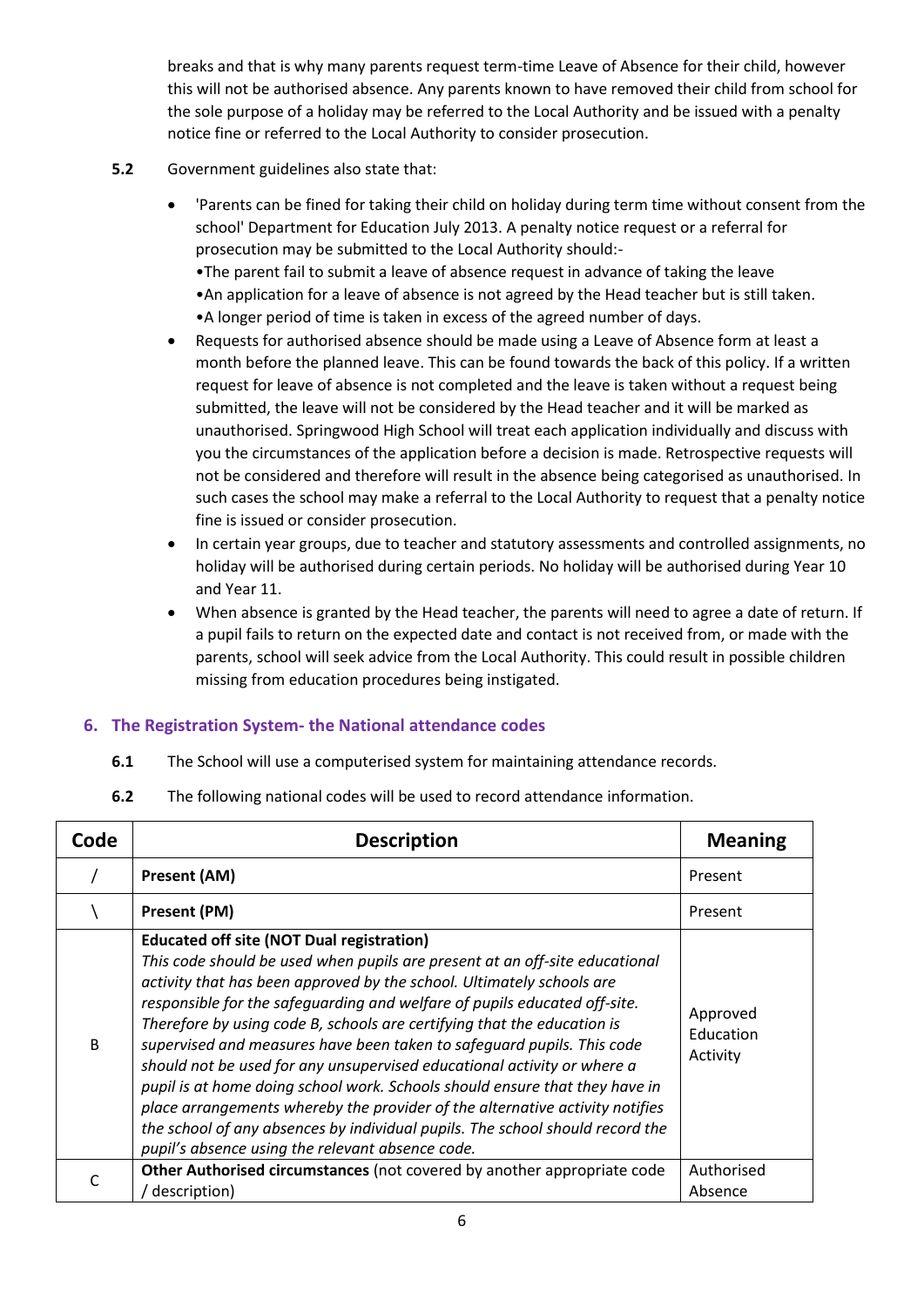|   | Only exceptional circumstances warrant an authorised leave of absence.<br>Schools should consider each application individually taking into account the |                       |
|---|---------------------------------------------------------------------------------------------------------------------------------------------------------|-----------------------|
|   | specific facts and circumstances and relevant background context behind the                                                                             |                       |
|   | request.                                                                                                                                                |                       |
|   | Dual registration (i.e. pupil attending other establishment)                                                                                            |                       |
|   | This code is not counted as a possible attendance in the school Census. The                                                                             |                       |
|   |                                                                                                                                                         |                       |
| D | law allows for dual registration of pupils at more than one school. This code                                                                           |                       |
|   | is used to indicate that the pupil was not expected to attend the session in                                                                            |                       |
|   | question because they were scheduled to attend the other school at which                                                                                |                       |
|   | they are registered. The main examples of dual registration are pupils who                                                                              | Approved<br>Education |
|   | are attending a pupil referral unit, a hospital school or a special school on a                                                                         | Activity              |
|   | temporary basis. It can also be used when the pupil is known to be                                                                                      |                       |
|   | registered at another school during the session in question. Each school                                                                                |                       |
|   | should only record the pupil's attendance and absence for those sessions                                                                                |                       |
|   | that the pupil is scheduled to attend their school. Schools should ensure that                                                                          |                       |
|   | they have in place arrangements whereby all unexplained and unexpected                                                                                  |                       |
|   | absence is followed up in a timely manner.                                                                                                              |                       |
|   | Excluded (no alternative provision made)<br>If no alternative provision is made for a pupil to continue their education                                 |                       |
|   | whilst they are excluded but still on the admission register, they should be                                                                            | Authorised            |
| E | marked absent in the attendance register using Code E. Alternative provision                                                                            | absence               |
|   | must be arranged for each excluded pupil from the sixth consecutive day of                                                                              |                       |
|   | any fixed period or permanent exclusion. Where alternative provision is                                                                                 |                       |
|   | made they should be marked using the appropriate attendance code.                                                                                       |                       |
|   |                                                                                                                                                         | Authorised            |
| F | <b>Extended family holiday (agreed)</b>                                                                                                                 | absence               |
|   | Family holiday (NOT agreed or days in excess of agreement)                                                                                              |                       |
|   | If a school does not authorise a leave of absence for the purpose of a holiday                                                                          |                       |
|   | but the parents still take the child out of school, or the child is kept away for                                                                       | Unauthorised          |
| G | longer than was agreed, the absence is unauthorised. The regulations do not                                                                             | Absence               |
|   | allow schools to give retrospective approval. If the parents did not apply for                                                                          |                       |
|   | leave of absence in advance, the absence must be recorded as unauthorised.                                                                              |                       |
|   | <b>Family holiday (agreed)</b>                                                                                                                          |                       |
|   | Head teachers should not grant leave of absence unless there are                                                                                        |                       |
|   | exceptional circumstances. The application must be made in advance and                                                                                  | Authorised            |
| H | the head teacher must be satisfied that there are exceptional circumstances                                                                             | absence               |
|   | based on the individual facts and circumstances of the case which warrant                                                                               |                       |
|   | the leave. Where a leave of absence is granted, the head teacher will                                                                                   |                       |
|   | determine the number of days a pupil can be away from school. A leave of                                                                                |                       |
|   | absence is granted entirely at the head teacher's discretion.                                                                                           |                       |
|   | Illness (NOT medical or dental etc. appointments)                                                                                                       |                       |
|   | Schools should advise parents to notify them on the first day the child is                                                                              |                       |
|   | unable to attend due to illness. Schools should authorise absences due to                                                                               |                       |
|   | illness unless they have genuine cause for concern about the veracity of an                                                                             | Authorised            |
|   | illness. If the authenticity of illness is in doubt, schools can request parents to                                                                     | Absence               |
|   | provide medical evidence to support illness. Schools can record the absence                                                                             |                       |
|   | as unauthorised if not satisfied of the authenticity of the illness but should                                                                          |                       |
|   | advise parents of their intention Medical evidence can take the form of                                                                                 |                       |
|   | prescriptions, appointment cards, etc. rather than doctors' notes.                                                                                      |                       |
|   | <b>Interview</b>                                                                                                                                        |                       |
|   | At an interview with prospective employers, or another educational                                                                                      | Approved              |
|   | establishment. This code should be used to record time spent in interviews                                                                              | Education             |
|   | with prospective employers or another educational establishment. Schools                                                                                | Activity              |
|   | should be satisfied that the interview is linked to employment prospects,                                                                               |                       |
|   | further education or transfer to another educational establishment.                                                                                     |                       |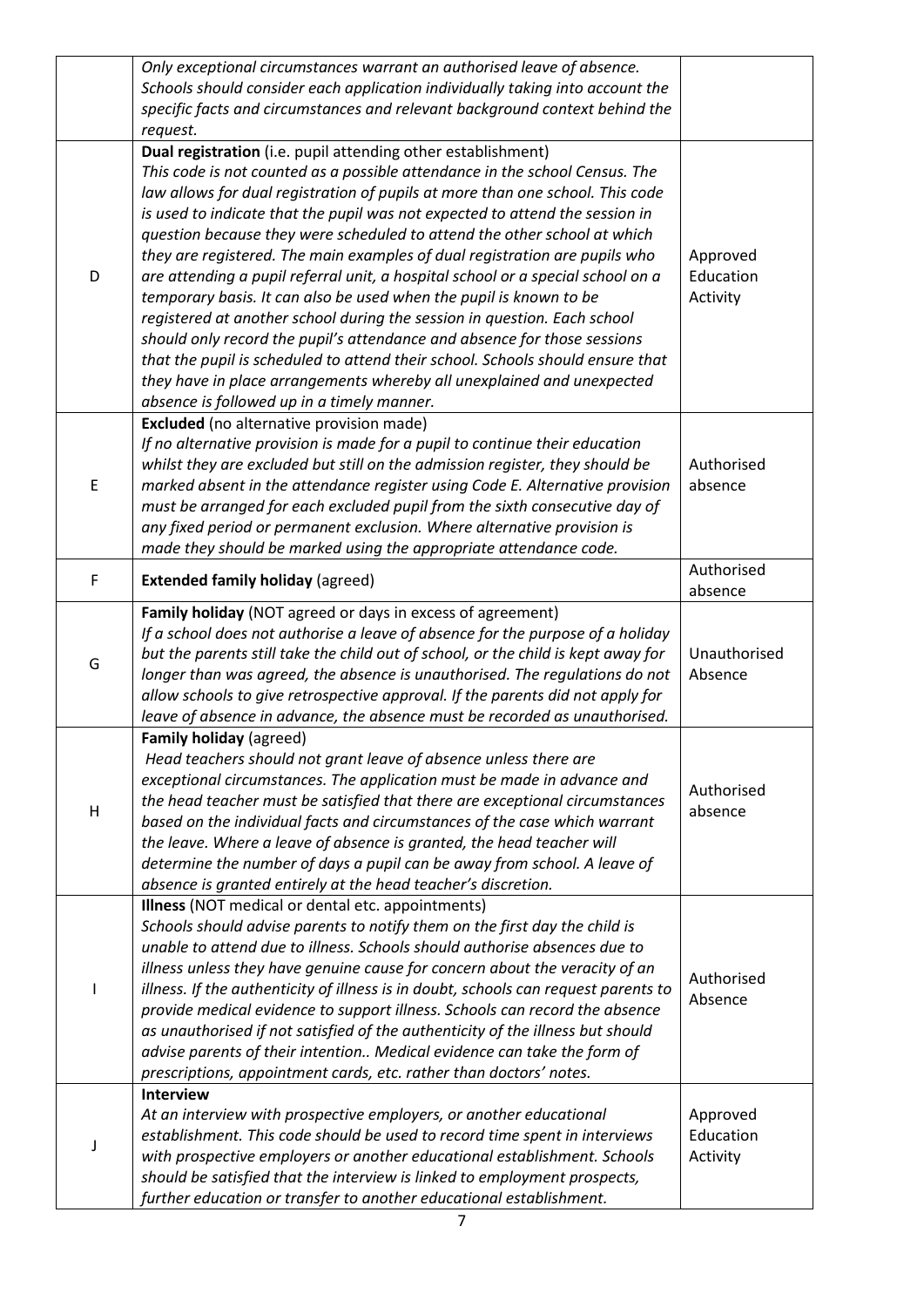|   | Late (before registers closed)<br>Late arrival before the register has closed. Schools should have a policy on<br>how long registers should be kept open; this should be for a reasonable<br>length of time but not that registers are to be kept open for the whole<br>session. A pupil arriving after the register has closed should be marked<br>absent with code U, or with another absence code if that is more<br>appropriate.                                                                                                                                                                                                                                                                                                                                                                                                   | Present                           |
|---|----------------------------------------------------------------------------------------------------------------------------------------------------------------------------------------------------------------------------------------------------------------------------------------------------------------------------------------------------------------------------------------------------------------------------------------------------------------------------------------------------------------------------------------------------------------------------------------------------------------------------------------------------------------------------------------------------------------------------------------------------------------------------------------------------------------------------------------|-----------------------------------|
| M | <b>Medical/Dental appointments</b><br>Missing registration for a medical or dental appointment is counted as an<br>authorised absence. Schools should, however, encourage parents to make<br>appointments out of school hours. Where this is not possible, the pupil<br>should only be out of school for the minimum amount of time necessary for<br>the appointment.                                                                                                                                                                                                                                                                                                                                                                                                                                                                  | Authorised<br>absence             |
| N | No reason yet provided for absence<br>Schools should follow up all unexplained and unexpected absences in a<br>timely manner. Every effort should be made to establish the reason for a<br>pupil's absence. When the reason for the pupil's absence has been<br>established the register should be amended. This code should not be left on<br>a pupil's attendance record indefinitely; if no reason for absence is provided<br>after a reasonable amount of time it should be replaced with code O (absent<br>from school without authorisation).                                                                                                                                                                                                                                                                                    | Unauthorised<br>absence           |
| O | Unauthorised absence (not covered by any other code/description)<br>If the school is not satisfied with the reason given for absence they should<br>record it as unauthorised.                                                                                                                                                                                                                                                                                                                                                                                                                                                                                                                                                                                                                                                         | Unauthorised<br>absence           |
| P | <b>Approved sporting activity</b><br>Participating in a supervised sporting activity. This code should be used to<br>record the sessions when a pupil is taking part in a sporting activity that has<br>been approved by the school and supervised by someone authorised by the<br>school.                                                                                                                                                                                                                                                                                                                                                                                                                                                                                                                                             | Approved<br>Education<br>Activity |
| R | <b>Religious observance</b><br>Schools must treat absence as authorised when it is due to religious<br>observance. The day must be exclusively set apart for religious observance<br>by the religious body to which the parents belong. Where necessary, schools<br>should seek advice from the parents' religious body about whether it has set<br>the day apart for religious observance.                                                                                                                                                                                                                                                                                                                                                                                                                                            | Authorised<br>absence             |
| S | <b>Study leave</b><br>Schools must record study leave as authorised absence. Study leave should<br>be used sparingly and only granted to Year 11 pupils during public<br>examinations. Provision should still be made available for those pupils who<br>want to continue to come into school to revise.                                                                                                                                                                                                                                                                                                                                                                                                                                                                                                                                | Authorised<br>absence             |
| Τ | <b>Traveller absence</b><br>This code should be used when Traveller families are known to be travelling<br>for occupational purposes and have agreed this with the school but it is not<br>known whether the pupil is attending educational provision. It should not be<br>used for any other types of absence by these groups.<br>To help ensure continuity of education for Traveller children it is expected<br>that the child should attend school elsewhere when their family is travelling<br>and be dual registered at that school and the main school. Children from<br>these groups whose families do not travel are expected to register at a<br>school and attend as normal. They are subject to the same rules as other<br>children in terms of the requirement to attend school regularly once<br>registered at a school. | Authorised<br>absence             |
| U | Late (after registers closed)                                                                                                                                                                                                                                                                                                                                                                                                                                                                                                                                                                                                                                                                                                                                                                                                          | Unauthorised<br>absence           |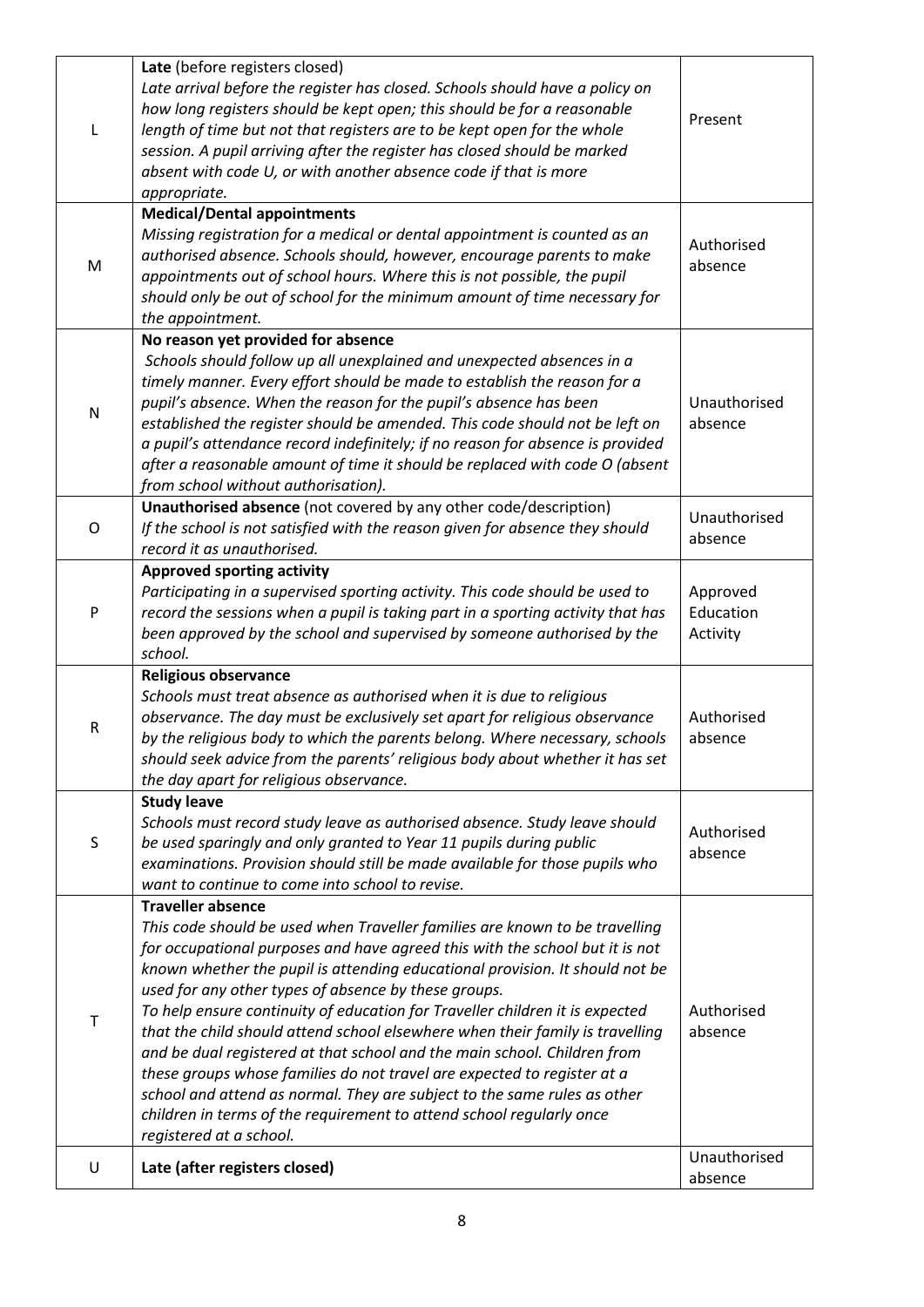|             | Arrived in school after registration closed. Schools should actively discourage<br>late arrival, be alert to patterns of late arrival and seek an explanation from<br>the parent.                                                                                                                                                                                                                                                                                                                                                                                                                                                                                                                                                                                                                                                                                                                                 |                                           |
|-------------|-------------------------------------------------------------------------------------------------------------------------------------------------------------------------------------------------------------------------------------------------------------------------------------------------------------------------------------------------------------------------------------------------------------------------------------------------------------------------------------------------------------------------------------------------------------------------------------------------------------------------------------------------------------------------------------------------------------------------------------------------------------------------------------------------------------------------------------------------------------------------------------------------------------------|-------------------------------------------|
| $\vee$      | <b>Educational visit or trip</b><br>This code should be used for attendance at an organised trip or visit,<br>including residential trips organised by the school, or attendance at a<br>supervised trip of a strictly educational nature arranged by an organisation<br>approved by the school.                                                                                                                                                                                                                                                                                                                                                                                                                                                                                                                                                                                                                  | Approved<br>Education<br>Activity         |
| W           | <b>Work experience</b><br>Work experience is for pupils in the final two years of compulsory education.<br>Schools should ensure that they have in place arrangements whereby the<br>work experience placement provider notifies the school of any absences by<br>individual pupils. Any absence should be recorded using the relevant code.                                                                                                                                                                                                                                                                                                                                                                                                                                                                                                                                                                      | Approved<br>Education<br>Activity         |
| X           | Not required to be in school<br>This code is used to record sessions that non-compulsory school age children<br>are not expected to attend.                                                                                                                                                                                                                                                                                                                                                                                                                                                                                                                                                                                                                                                                                                                                                                       | Not counted in<br>possible<br>attendances |
| Υ           | <b>Enforced closure</b><br>This code can be used where a pupil is unable to attend because:<br>• The school site, or part of it, is closed due to an unavoidable cause; or<br>• The transport provided by the school or a local authority is not available<br>and where the pupil's home is not within walking distance; or<br>• A local or national emergency has resulted in widespread disruption to<br>travel which has prevented the pupil from attending school.<br>This code can also be used where a pupil is unable to attend because:<br>• The pupil is in custody; detained for a period of less than four months. If<br>the school has evidence from the place of custody that the pupil is attending<br>educational activities then they can record those sessions as code B (present<br>at approved educational activity).<br>This code is collected in the School Census for statistical purposes. | Not counted in<br>possible<br>attendances |
| $\mathsf Z$ | Pupil not yet on roll<br>This code is available to enable schools to set up registers in advance of<br>pupils joining the school to ease administration burdens. Schools must put<br>pupils on the admission register from the first day that the school has<br>agreed, or been notified, that the pupil will attend the school.                                                                                                                                                                                                                                                                                                                                                                                                                                                                                                                                                                                  | Not counted in<br>possible<br>attendances |
| #           | School closed to pupils<br>This code should be used for whole or partial school closures that are known<br>or planned in advance such as: between terms; half terms; occasional days<br>(for example, bank holidays); weekends (where it is required by the<br>management information system); up to five non-educational days to be<br>used for curriculum planning/training; and use of schools as polling stations.                                                                                                                                                                                                                                                                                                                                                                                                                                                                                            | Not counted in<br>possible<br>attendances |

**6.3** Registers by law must be kept for at least 3 years. Computer registers must be printed out at least once a month and bound into annual volumes. Alternatively electronic back-ups or micro-fiche copies can be made. These should also be retained for at least three years.

# **7. Documents used to support this policy:**

- Request for leave of absence form
- Fixed Penalty Notices Information for Parents Leaflet produced by Norfolk County Council
- Fast Track to Attendance Panels Information for Parents Leaflet produced by Norfolk County Council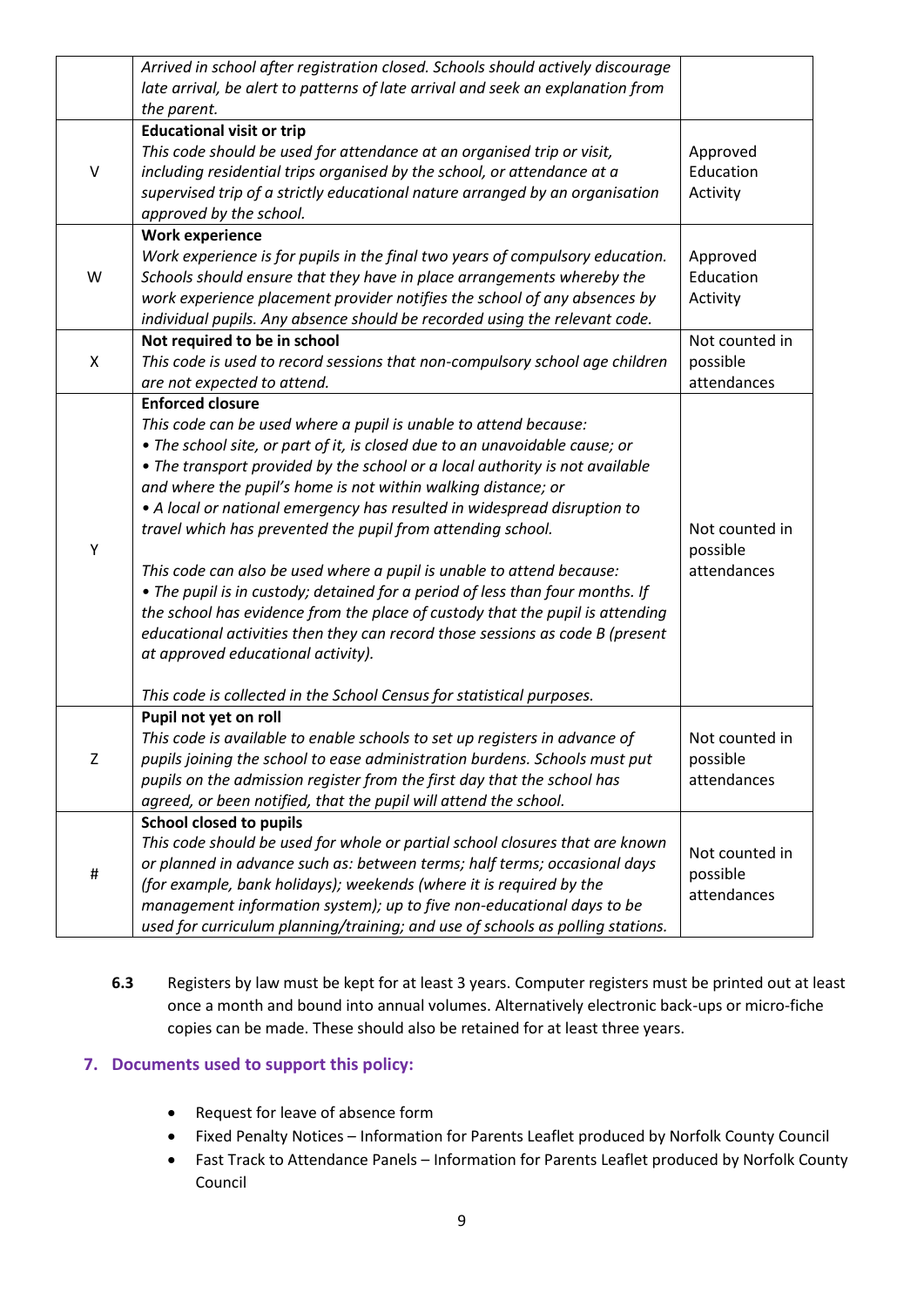## **8. The Law**

- **8.1** The Education Act 1996 Part 1, Section 7 states: The parent of every child of compulsory school age shall cause them to receive efficient fulltime education suitable
	- [a] To their age, ability and aptitude and
	- [b] To any special needs they may have
	- either by regular attendance at school or otherwise.
	- For educational purposes the term parent is used to include those with parental responsibility and/or those who have the day to day care of the child.
	- The legislation which appertains to children who are of compulsory school age and are registered at school is contained within this Act.
	- Part V1 Section 444 contains the details of when an offence is committed if a child fails to attend school.

# **8.2 Register and Admission Roll keeping**

- The legal requirements are found in: The Education [Pupil Registration] (England) Regulations 2006
- The Education (Pupil Registration) (England) Regulations 2006, as amended by 2016 regulations, require schools to take an attendance register twice a day, once at the start of the morning session and then again during the afternoon session. The register must record whether the pupil was:
	- Present;
	- Absent;
	- Present at approved educational activity; or
	- Unable to attend due to exceptional circumstances.

# **9. Categorisation of Absence**

Any pupil who is on roll but not present in the school must be recorded within one of the following categories:

- Unauthorised Absence
- Authorised Absence
- Approved Educational Activity

# **9.1 Unauthorised Absence**

• This is for pupils where no reason has been provided, or whose absence is deemed to be without valid reason. That decision is at the discretion of the Headteacher. The school will not authorise absence for day trips, visiting relatives, shopping, family holidays, birthdays or looking after brother or sister, closure of a sibling's school for INSET (or other) purposes, an unwillingness to attend school, or inability to attend owing to inadequate personal/ family organisation etc.

# **9.2 Authorised Absence**

- This is for pupils who are away from school for a reason which is deemed to be valid under the Education Act 1996.
- Illness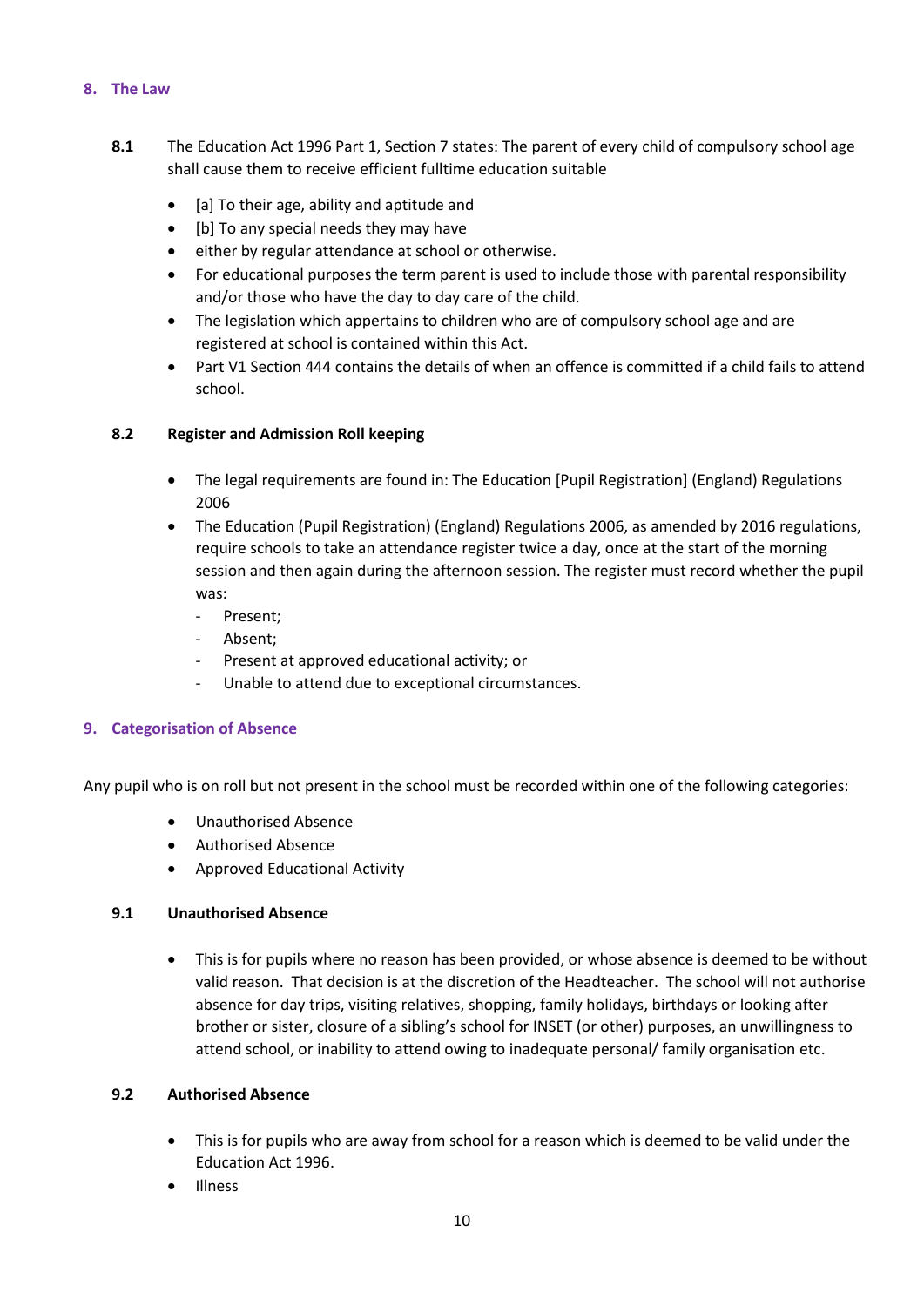- Emergency dental/medical appointment
- Day of religious observation
- Family bereavement
- Attending an interview, school, university
- Extended family visits abroad (only when approval has been given).
- **9.3** Except in cases of illness, absence permission must be sought well in advance of the intended date(s). In the case of absence owing to chronic/recurring illness, you will be asked to provide a medical certificate/ letter from GP or consultant. This is the responsibility of parents to request not the school and a fee may for charged by the Doctors surgery. Schools may also ask for parents/ guardians to complete a joint medical protocol form giving consent for school to contact the child's GP to see how the child's needs can be supported within school.

# **9.4 Approved Educational Activity**

- This covers types of supervised educational activity undertaken off site, but with the approval of the school.
- Note: Pupils recorded in this category are deemed to be present for attendance returns purposes.
- This would include:
	- o Work experience placements
	- o Field trips and educational visits
	- o Sporting activities
	- o Link courses or approved education off site
	- o Most types of dual registration

# **9.5 Pupil Absence for the purposes of Religious Observance**

Springwood High School acknowledges the multi-faith nature of British society and recognises that, on some occasions, religious festivals may fall outside school holiday periods or weekends and is recognised as such by a relevant religious authority. Where this occurs, the school will consider either authorising the pupil absence or making special leave for religious observance. Parents are requested to give advance notice to the school.

- **9.6** It is important to remember that the accepted level of attendance is above 95%, and that a 10 day holiday would lead to a maximum of only 94.8% attendance during the year (40 lessons would be missed). This percentage could fall lower still as a result of absence through illness.
- **9.7** Springwoods High School will follow Norfolk County Council's Children Missing Education procedures when a pupil's whereabouts is unknown and the school will carry out joint enquiries with Norfolk County Council to establish the whereabouts of the child.

# **10. Frequently Asked Questions**

# *How do I report my child's absence?*

You must contact us by 9.20am every day that you child is absent. You can do so by emailing office@springwoodhighschool.co.uk or telephoning 01553 773393 or your child's Year Manager and speaking to a member of staff or leaving a voice message.

# *Will the school contact me if my child is absent?*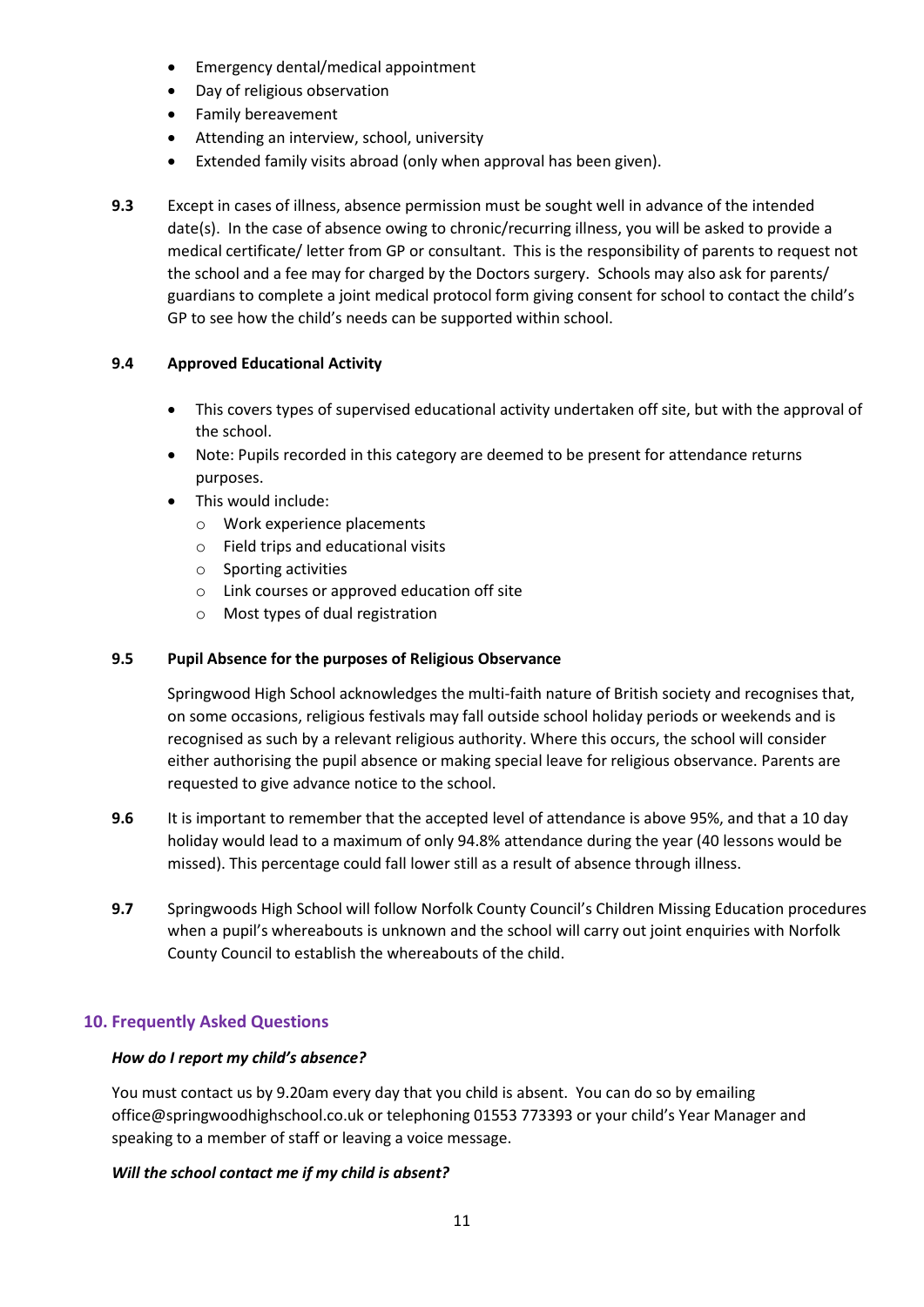Year Managers will try to make first point of contact but if they cannot an automatic *SIMS In Touch* message may be sent. This means that parents will be contacted by email or text when a student is absent if no explanation for the absence has been received. (It is important that parents/carers inform the school of any changes to contact details).

If we are concerned about aspects of your child's attendance or punctuality we will contact you to discuss the best way forward. Students falling below 90% are monitored weekly by our Attendance Officer. It may then be discussed with our Attendance Support & Enforcement Officer from Norfolk County Council Children's Services if the attendance continues to fall.

## *What can I do to encourage my child to attend school?*

Make sure your child gets enough sleep and is up in plenty of time in the morning. Ensure he/she leaves home in full school uniform and properly equipped. Show you value his/her education by showing interest. Your child will bring home a school planner each evening. Look at this with your child and sign it weekly. Keep an eye on your child's attendance by logging onto Parents Gateway. Discuss it with them and encourage them to attend school even on days when they may feel under the weather. Contact your child's Year Manager or Form Tutor to discuss the support that can be offered if you have any concerns.

#### *My child is trying to avoid school?*

Contact your child's Year Manager to discuss your worries. Your child could be avoiding school for a number of reasons – difficulties with school work, bullying, friendship problems or family difficulties. It is important that we identify the reason for your child's reluctance to attend school and work together to tackle the problem. We have a number of staff on the pastoral team who would be able to help and advise.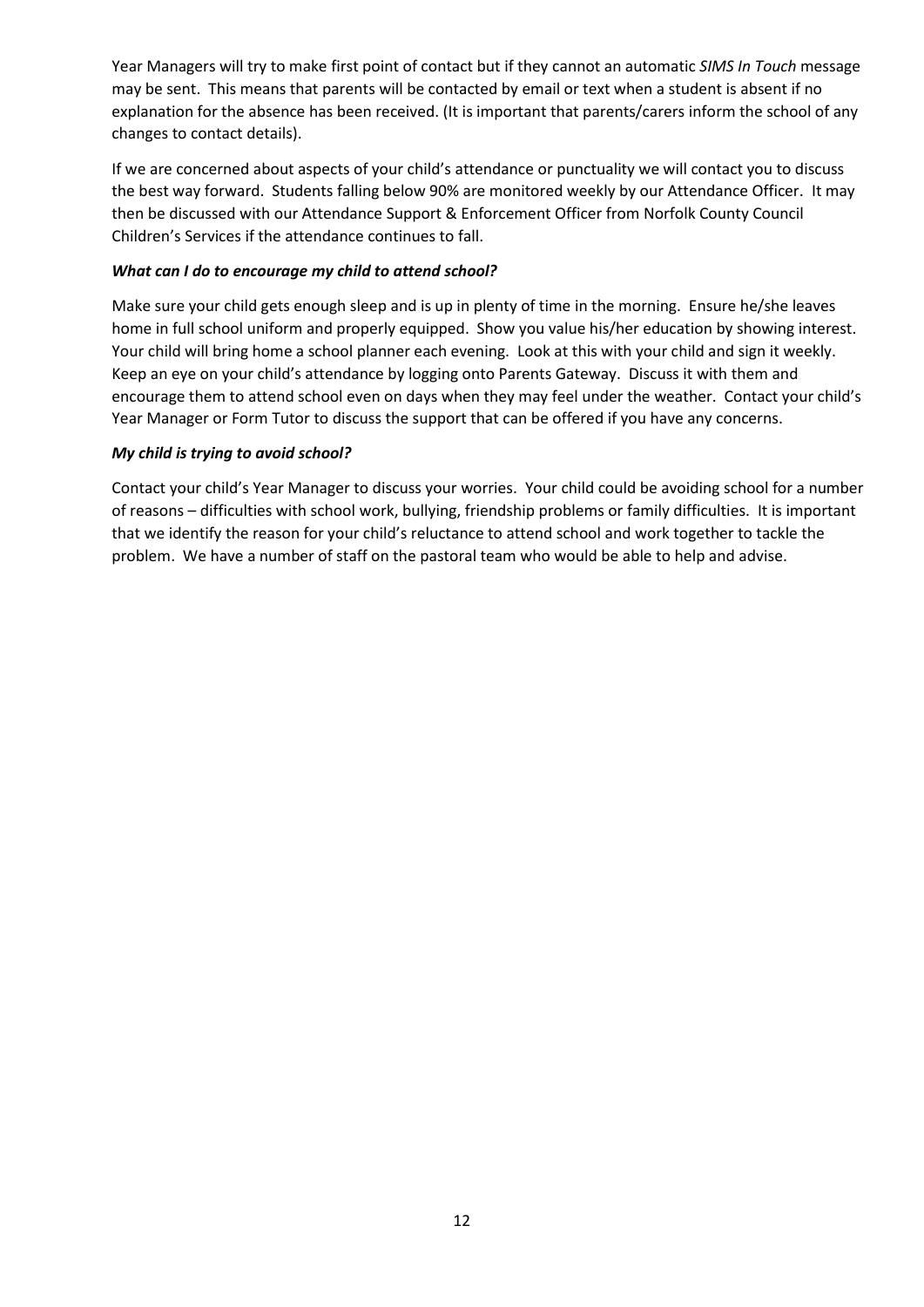# **NORFOLK COUNTY COUNCIL**

# Fixed Penalty Notices

# Information for Parents

Regular and punctual attendance at school is a legal requirement under Section 7 of the Education Act 1996.

Norfolk County Council is committed to ensuring Norfolk pupils achieve full school attendance.

You have been issued with a Fixed Penalty Notice in relation to your child's unauthorised absence from school.

This guide is produced to answer any questions you may have.

# **The Legal Context**

Under Section 444 of the Education Act, an offence occurs if a parent/carer fails to secure their child's regular attendance at the school where they are a registered pupil, and the absence is not authorised by the school. Only Headteachers can authorise absence and the only legal reasons for absence are:

1. That the absences are with leave (i.e. that they have been agreed by the Headteacher)

2. That the absences are because of sickness or unavoidable cause. Parents may be asked to provide evidence to support absences due to ill-health, this can be through a copy of an appointment card or prescription or information from a medical practitioner

3. That the absences fall on days of religious observance for the religion to which parents belong

4. That the child is entitled to free transport to school and the Local Authority have failed to provide this.

If absences do not fall into any of these four categories or the school have not been informed of reasons for absence, absences will be marked as unauthorised.

Section 23 of the Anti-Social Behaviour Act 2003 introduced powers for issuing Fixed Penalty Notices for unauthorised absence from school.

The Education (Penalty Notices) (England) Regulations came into force on 27th February 2004. This was updated with amendments in 2007, 2012 and 2013.

In Norfolk, Penalty Notices are issued in accordance with the Norfolk Local Protocol (May 2014). Your child's school will have provided you with information regarding the criteria in which they will refer cases of unauthorised absence to the Local Authority for issuing of a Fixed Penalty. The criteria are:

- 10 consecutive sessions (5 days) of unauthorised absence
- 15% unauthorised absence within a six week period.

Failure to pay a Fixed Penalty Notice reverts back to a Section 444 1 Education Act 1996 offence and you will face prosecution in the Magistrates Court.

# **Frequently asked questions**

# *Can I dispute the Fixed Penalty Notice?*

Only a Headteacher can authorise absence from school. If there are other exceptional and compelling circumstances of which the school were not aware of, you can make a representation to the Headteacher. If the school maintain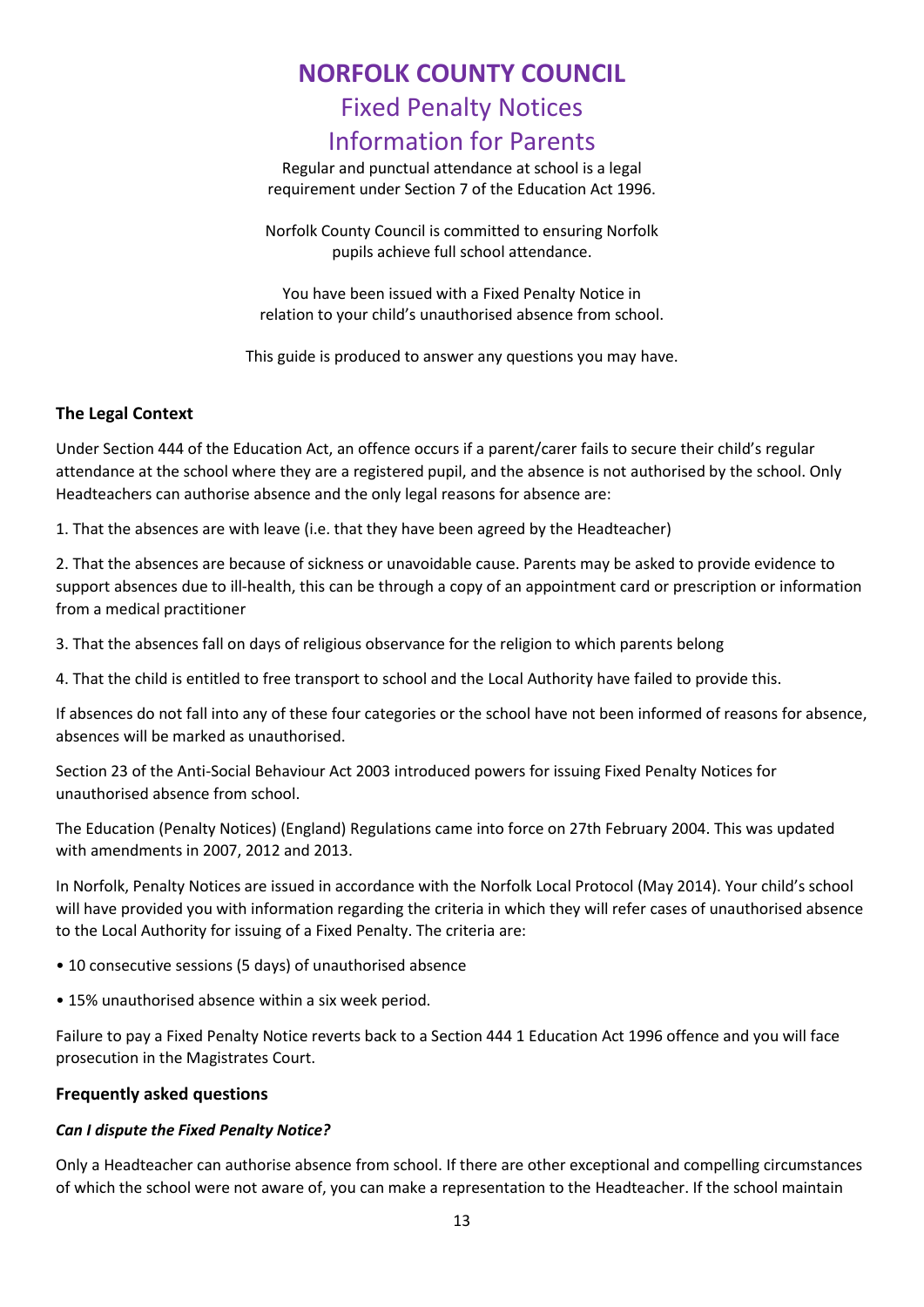the absence was unauthorised, the Penalty Notice will stand. There is no right to appeal against a Fixed Penalty Notice, but you may choose not to pay and make your representations in the Magistrate's Court. You should be aware that should the court find you guilty of the offence of irregular school attendance, they can impose a higher punishment upon conviction. The court may also charge you with court costs.

# *I do not live with the child or I am a step-parent, can I still be fined?*

Yes, Section 576 Education Act 1996 defines 'parent' as:

- Any natural parent, whether married or not
- Any parent who, although not a natural parent, has parental responsibility as defined in the Children Act (1989) for a child or young person
- Any person who, although not a natural parent, has care of a child or young person.

# *Why do some schools authorise absence and another does not?*

The Headteacher is the only person who can authorise absence. Headteachers are only able to authorise absence requests for exceptional reasons and each circumstance will be individual and likely to receive a different response.

# *My child has never had unauthorised absence before?*

The notice has been issued based on the referral criteria; which meets the threshold for irregular attendance at school. School attendance is crucial to children and any absence will have an impact upon your child's education. Your child's Headteacher will have based their decision on whether the absence request was exceptional rather than based on your child's attendance level.

# *I cannot afford to pay the fine - can I pay in instalments?*

The Local Authority has issued the Fixed Penalty Notice in accordance within the timeframe as laid out in law. The Local Authority is unable to assist with instalment payments. If you cannot afford to pay the only place where this can be resolved is in the magistrate's court following non-payment. The magistrate's court can make collection orders (paying by instalments) and will take your financial circumstances into account.

# *Can the Local Authority withdraw the Penalty Notice?*

The only grounds in which a Penalty Notice can be withdrawn are:

- It ought not to have been issued i.e. where it has been issued outside of the terms of the Local Protocol or where no offence has been committed.
- It has been issued to the wrong person
- It contains material errors
- The Fixed Penalty Notice remains unpaid and the Local Authority opt not to proceed with a prosecution under Education Act 1996 Section 444 (1).

If your question has not been answered here, please contact:

Norfolk County Council Customer Services on:

0344 800 8020 or via Norfolk County Council website

Details on how to pay your Fixed Penalty Notice are listed on your invoice.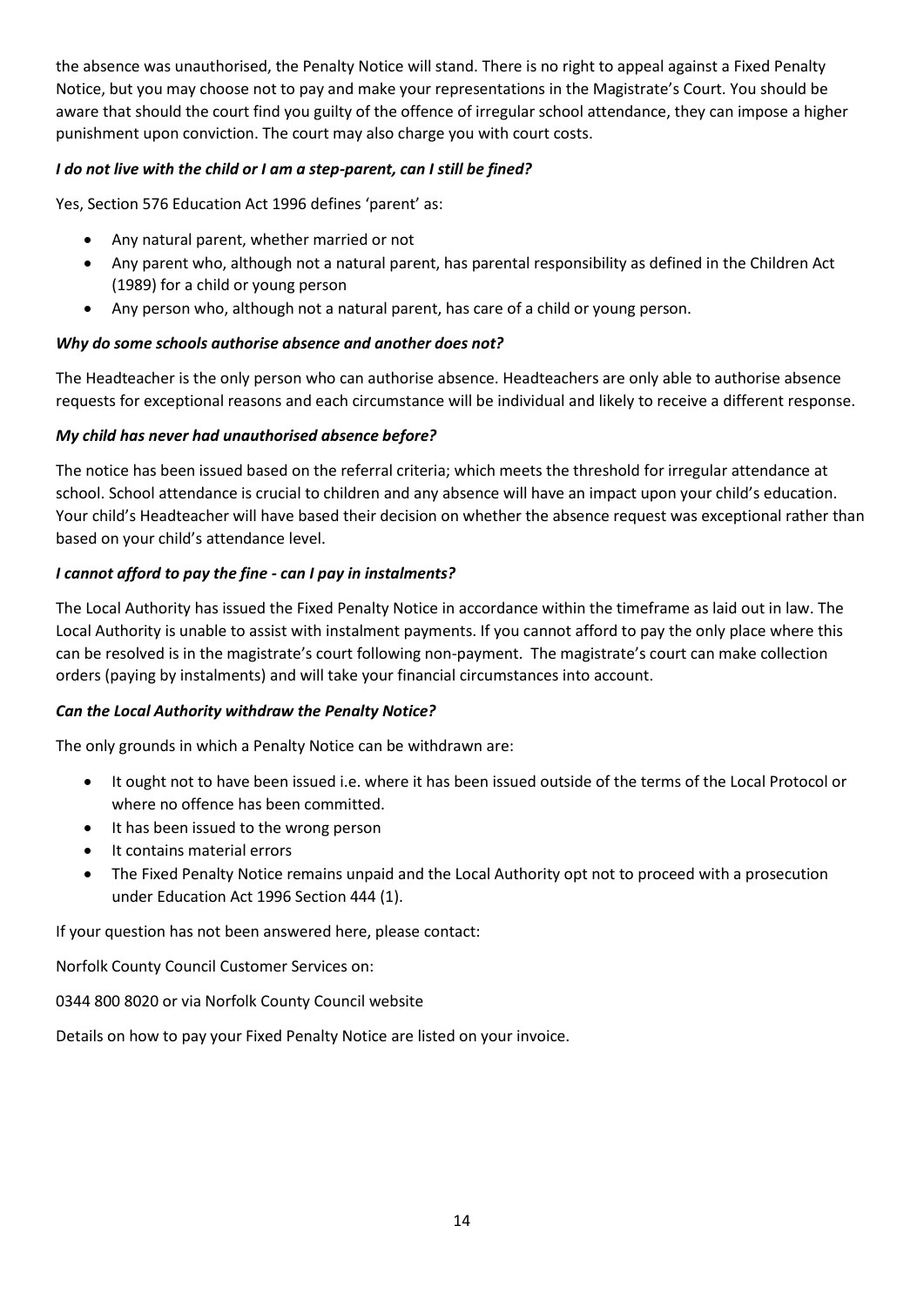# **NORFOLK COUNTY COUNCIL**

# Fast Track to Attendance Panels Information for families

## **Helping to improve attendance, achievement, and enjoyment at school**

We are committed to ensuring that all children and young people receive a good education and we know that full school attendance is vital to ensure that they are able to achieve their full potential.

This is underpinned by our vision for all children and young people of Norfolk:

'We believe that all children and young people have the right to be healthy, happy, and safe; to be loved, valued and respected; and have high aspirations for their future'.

#### **What does the law say?**

Section 7 of the Education Act 1996 places a duty on all parents to ensure that their children receive an efficient, fulltime education. Parents who are seen to fail in their duty can be brought before the Magistrates Court.

In Education law, a parent is defined as an individual:

- (a) who is not a parent of his/hers but who has parental responsibility for him/her or
- (b) who has care of him/her

This can include parents therefore with whom the child is not normally resident and/or carers or wider family members who share day to day care of the child.

#### **Types of Absence**

Absence can be authorised or unauthorised. Absence can be authorised by the school if one of the following four circumstances apply:

- 1. Sickness or unavoidable cause (an unavoidable cause relating to the child, not the parent)
- 2. Leave of absence (granted by the Headteacher)
- 3. Days of religious observance (for the religion followed by the parents)
- 4. The child is entitled to Local Education Authority provided transport to school and this is not being provided
- 5. For long or frequent periods of sickness absence, it is likely that your child's school will require you to provide medical evidence to authorise the absence.

A school may also agree to authorise an absence in exceptional circumstances. This will be the decision of the Head Teacher or Principal.

An unauthorised absence is any absence for which the school has not given permission or where the parent/carer has been unable to provide a reason for the absence which is acceptable to the school. This includes un-agreed holidays during term time.

#### **What is the purpose of the Fast Track to Attendance Panel Meeting?**

The purpose of the Fast Track to Attendance Panel meeting is for you and your child to meet with teachers, school governors and Attendance Improvement Officers to identify the reasons for absence and to work together to improve attendance.